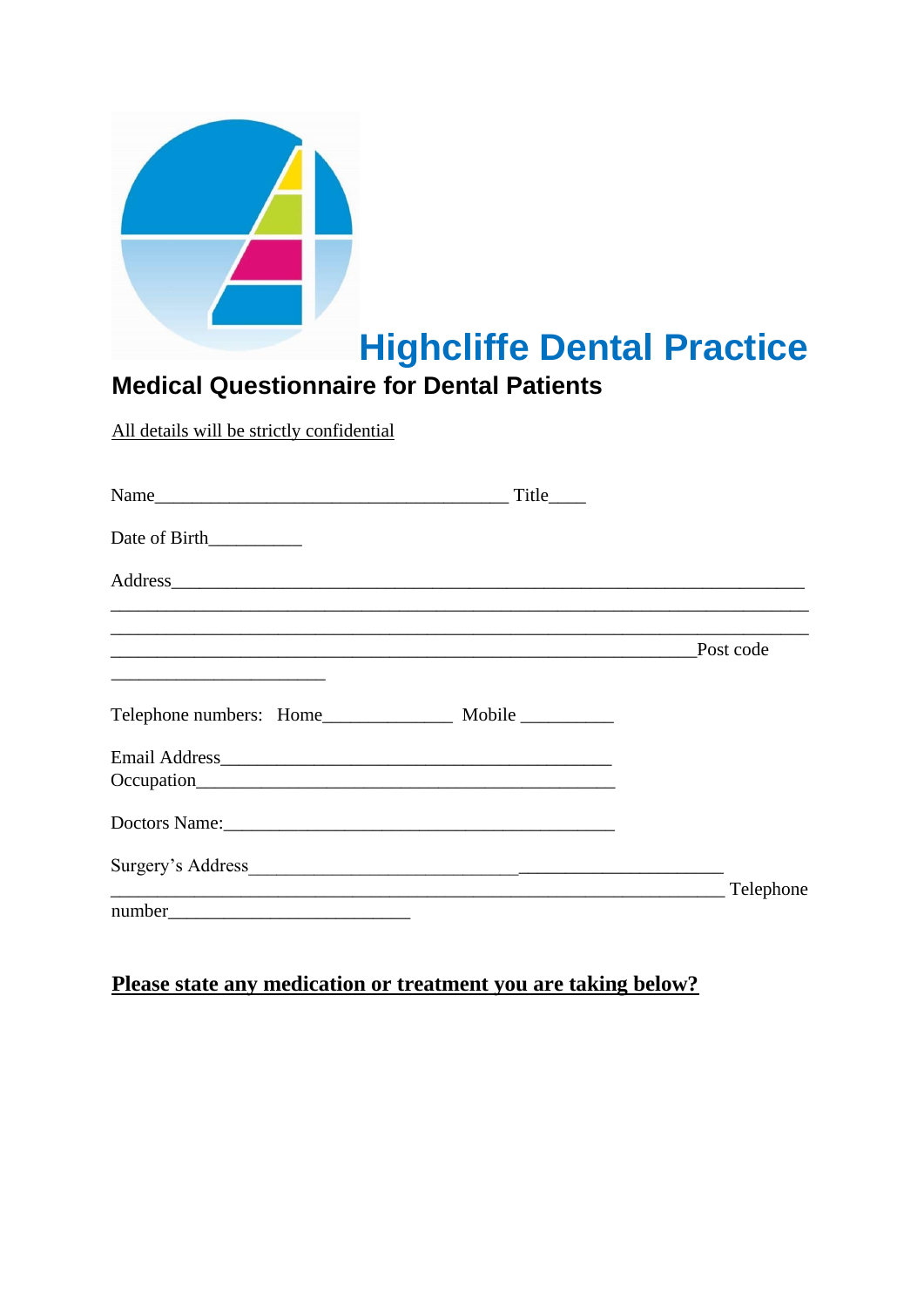# **Patient Medical Questionnaire**

| Are you currently receiving treatment from a doctor, hospital or clinic?   |  |
|----------------------------------------------------------------------------|--|
| Are you taking any prescribed medicines e.g. tablets, ointments or         |  |
| inhalers?                                                                  |  |
| Are you carrying a medical warning card?                                   |  |
| Do you suffer from allergies to any medications, substances or foods?      |  |
| Do you suffer from hay fever or eczema?                                    |  |
| Do you suffer from bronchitis, asthma or other chest conditions?           |  |
| Do you suffer from fainting attacks, giddiness or epilepsy?                |  |
| Do you suffer from heart problems, angina, blood pressure problems or      |  |
| stroke?                                                                    |  |
| Are you diabetic (or anyone in your family)?                               |  |
| Do you suffer from arthritis?                                              |  |
| Do you suffer from bruising or persistent bleeding following injury, tooth |  |
| extraction or surgery?                                                     |  |
| Do you suffer from any infections diseases (including HIV and hepatitis)?  |  |
| Have you ever had rheumatic fever or chorea?                               |  |
| Have you ever had liver disease (jaundice, hepatitis or kidney disease)?   |  |
| Have you ever had any other serious illness?                               |  |
| Have you ever had blood refused by the blood transfusion services?         |  |
| Have you ever had a bad reaction to general or local anesthetic?           |  |
| Have you ever had a joint replacement or other implant?                    |  |
| Have you ever had treatment that required you to be in hospital?           |  |
| Have you ever had heart surgery?                                           |  |
| Have you ever had brain surgery?                                           |  |
| Did you receive growth hormone treatment before the mid 1980's?            |  |
| Do you have any close relatives (parent, sibling, child, grandparent, or   |  |
| grandchild) with Creutzeldt disease?                                       |  |
| Do you drink more than 21 units of alcohol a week?                         |  |
| Do you smoke tobacco products now or did you in the past?                  |  |
| Do you chew tobacco, pan, use Gutkha or Supari or did you in the past?     |  |
| Please write down all your medication you are presently taking.            |  |
| Is there any other information which your dentist might need to know       |  |
| about, such as self-prescribed medicines?                                  |  |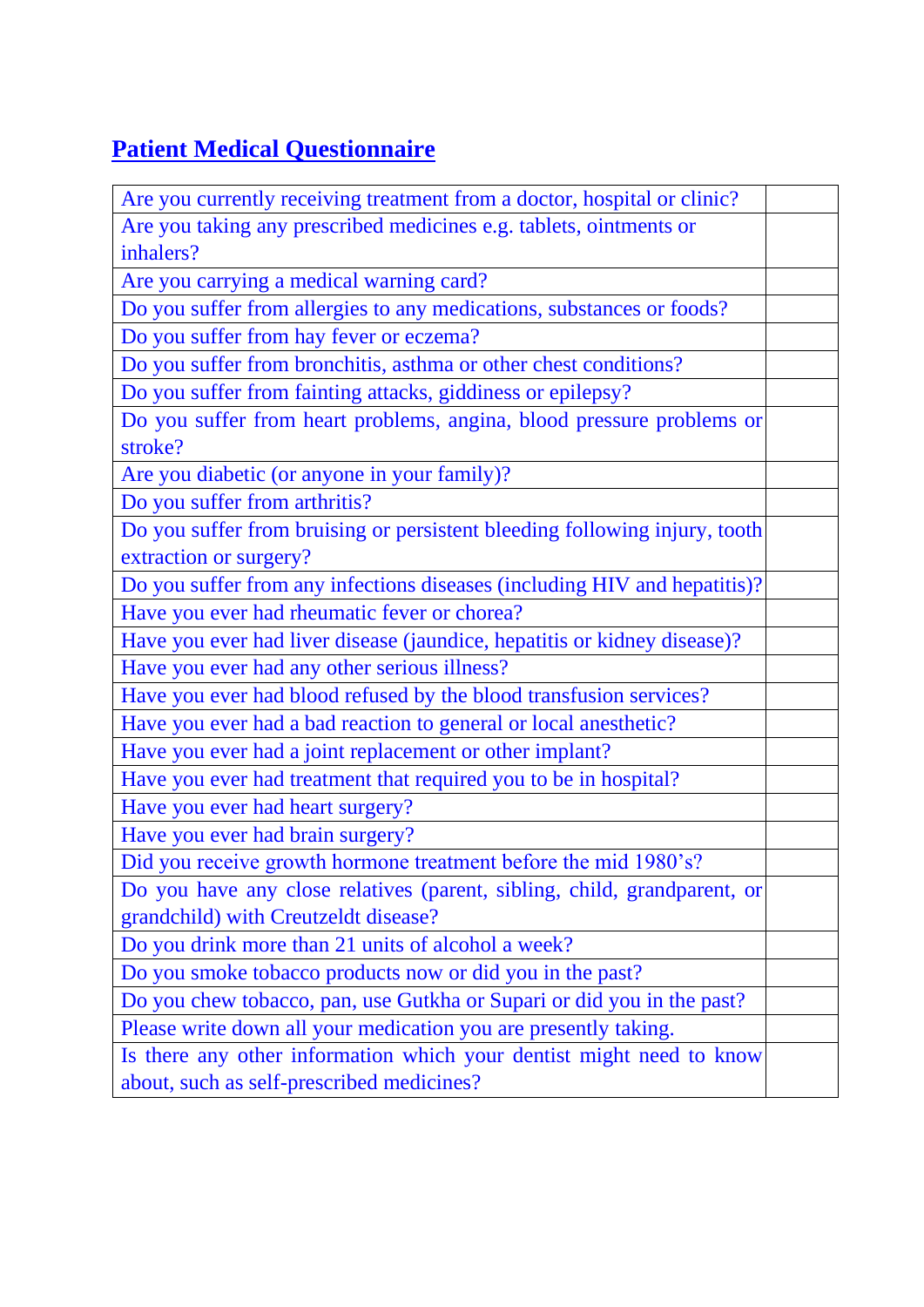| LIOW UIU YOU HEAL ADOUL US. |                   |                                                                                   |               |                   |                   |
|-----------------------------|-------------------|-----------------------------------------------------------------------------------|---------------|-------------------|-------------------|
| <b>New Milton</b>           | Another           | <b>Our Web</b>                                                                    | Google        | <b>Walking</b>    | <b>Facebook</b>   |
| <b>Times</b>                | <b>Patient</b>    | <b>Site</b>                                                                       |               | Past              |                   |
|                             |                   |                                                                                   |               |                   |                   |
|                             | <b>Highcliffe</b> | <b>Village</b>                                                                    | <b>Barton</b> | <b>Highcliffe</b> | <b>New Milton</b> |
| <b>Christchurch</b>         | Eye               | <b>Voice</b>                                                                      | <b>Bugle</b>  | <b>Herald</b>     | <b>Mail</b>       |
| <b>Eye</b>                  |                   | (Milford on                                                                       |               |                   |                   |
|                             |                   | Sea)                                                                              |               |                   |                   |
|                             |                   |                                                                                   |               |                   |                   |
| <b>Highcliffe</b>           | Christchurch      | <b>Billboard</b>                                                                  |               |                   |                   |
| <b>Golf Club</b>            | <b>Times</b>      | <b>Highcliffe</b><br>dentalpractice                                               |               |                   |                   |
| <b>Diary</b>                |                   |                                                                                   |               |                   |                   |
|                             |                   | <b>NEW PATIES</b>                                                                 |               |                   |                   |
|                             |                   | Sono Court, Lymbeston Board whoo The Globe<br>mmr.hipfigliffedents israelige, co. |               |                   |                   |
|                             |                   |                                                                                   |               |                   |                   |

## **How did you hear about us?**

#### **Have you seen any of the promotions below, please tick where appropriate.**



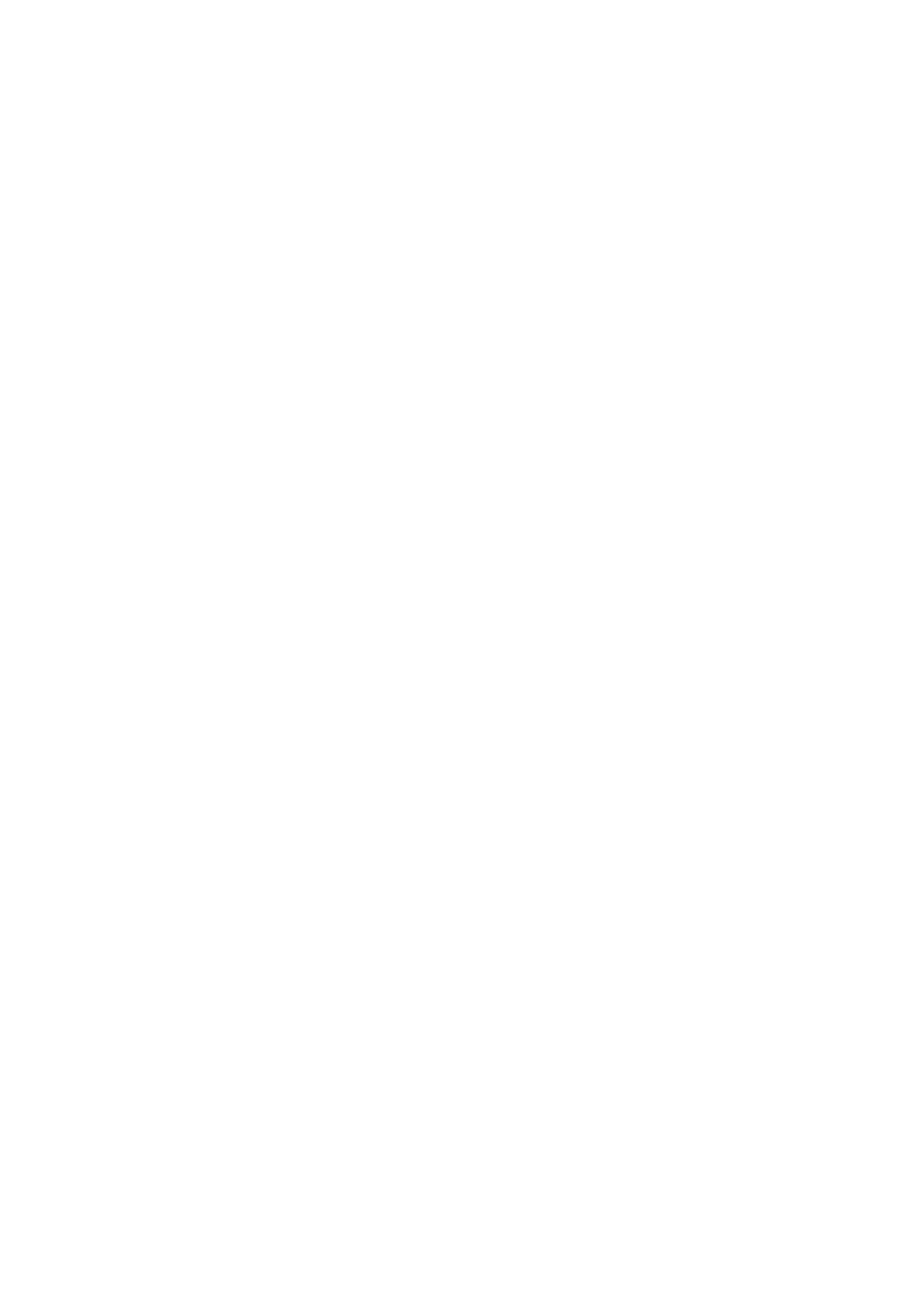#### Medical History

| Date                 |  |
|----------------------|--|
|                      |  |
| <b>Patient Name:</b> |  |

| Patient D.O.B. | Age = | Over 70? (Please tick) |
|----------------|-------|------------------------|
|                |       |                        |

| Are you in good health?                                                    | Yes | No  |
|----------------------------------------------------------------------------|-----|-----|
| Have you had any operations<br>or serious illnesses in the<br>past?        | Yes | No. |
| Are you currently attending a<br>doctor, hospital clinic or<br>Specialist? | Yes | No. |
| Are you or could you be<br>pregnant/                                       | Yes | No. |

### Do you have, or have had any problems with the following?

| Breathing e.g. asthma, COPD,<br>bronchitis shortness of breath<br>or a persistent cough?           | Yes | No        |
|----------------------------------------------------------------------------------------------------|-----|-----------|
| Heart e.g. heart attack,<br>angina, murmur, a<br>replacement valve or<br>pacemaker, heart failure. | Yes | <b>No</b> |
| Blood pressure?                                                                                    | Yes | No        |
| Blood e.g. anaemia, prolonged<br>bleeding, bruising, sickle cell<br>disease, thalassemia?          | Yes | <b>No</b> |
| Stomach and gut e.g. ulcers,<br>gastric reflux or colitis?                                         | Yes | <b>No</b> |
| Kidneys, bladder or liver e.g.<br>chronic infections, jaundice, or<br>cirrhosis of the liver?      | Yes | <b>No</b> |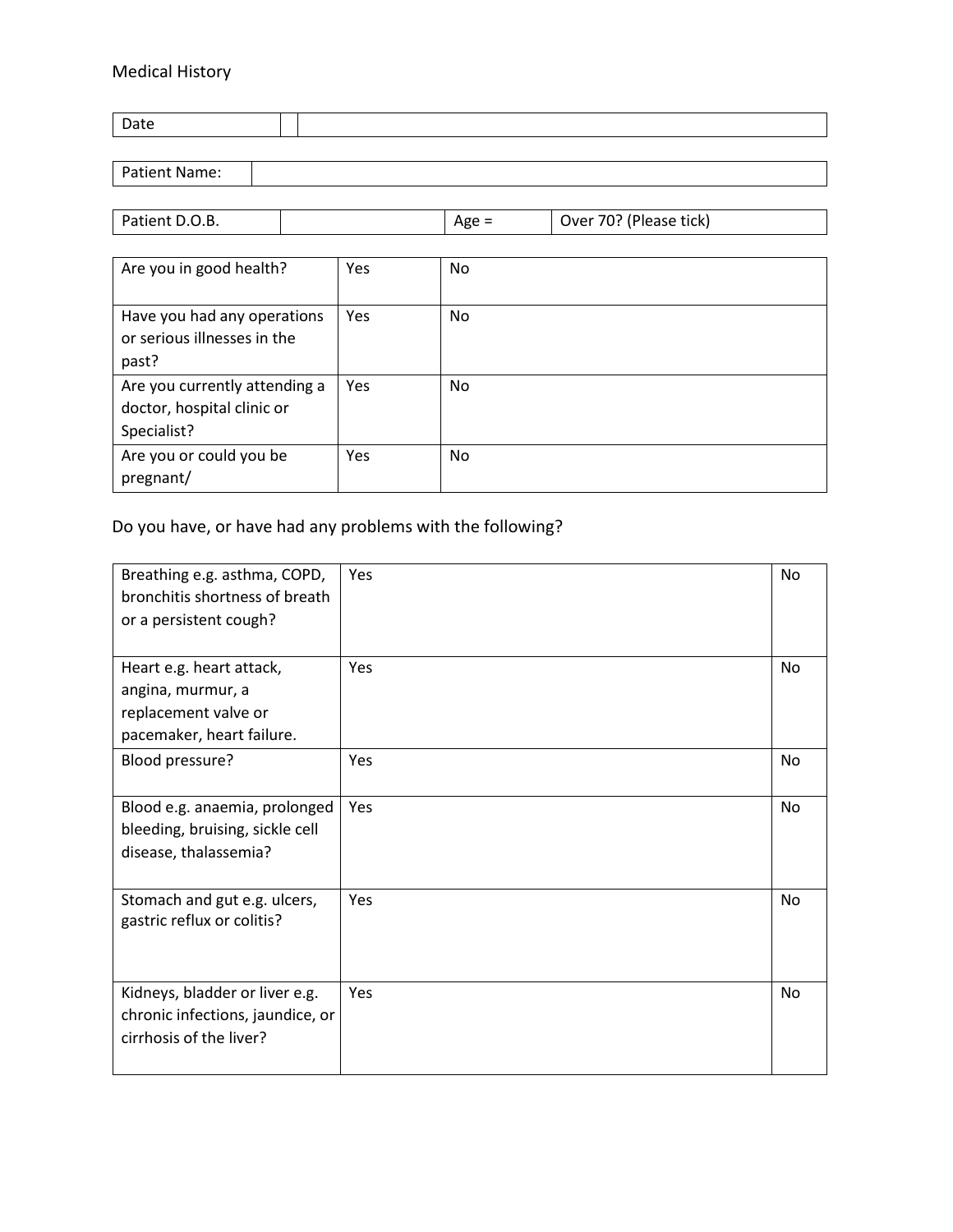#### Medical History

| Nervous system e.g.                                                                              | Yes | No |
|--------------------------------------------------------------------------------------------------|-----|----|
| epilepsy, stroke, Parkinsons or                                                                  |     |    |
| multiple sclerosis?                                                                              |     |    |
| Hormones e.g. diabetes or<br>thyroid?                                                            | Yes | No |
| Joints and bones e.g.<br>arthritis or osteoporosis?                                              | Yes | No |
| Skin e.g. eczema or psoriasis?                                                                   | Yes | No |
| Mental health e.g. anxiety,<br>depression, schizophrenia,<br>bipolar, eating disorders?          | Yes | No |
| Allergies or reactions to drugs,<br>latex, food or metals?                                       | Yes | No |
| Have you ever had or are<br>having treatment for cancer<br>e.g. chemotherapy or<br>radiotherapy? | Yes | No |
| Could you have contracted an<br>infection such as hepatitis,<br>HIV, TB or CJD?                  | Yes | No |
| Do you have a learning<br>disability?                                                            | Yes | No |
| Do you have a physical<br>disability e.g. wheelchair use,<br>visual or hearing?                  | Yes | No |
| Have you ever had a bad<br>reaction to general or local<br>anaesthetic?                          | Yes | No |
| Do you have a yearly flu jab?                                                                    | Yes | No |
| Is your BMI over 40                                                                              | Yes | No |

| Are you taking any          | Yes - please list below | No |
|-----------------------------|-------------------------|----|
| Medications or drugs which  |                         |    |
| are prescribed, bought over |                         |    |
| the counter?                |                         |    |